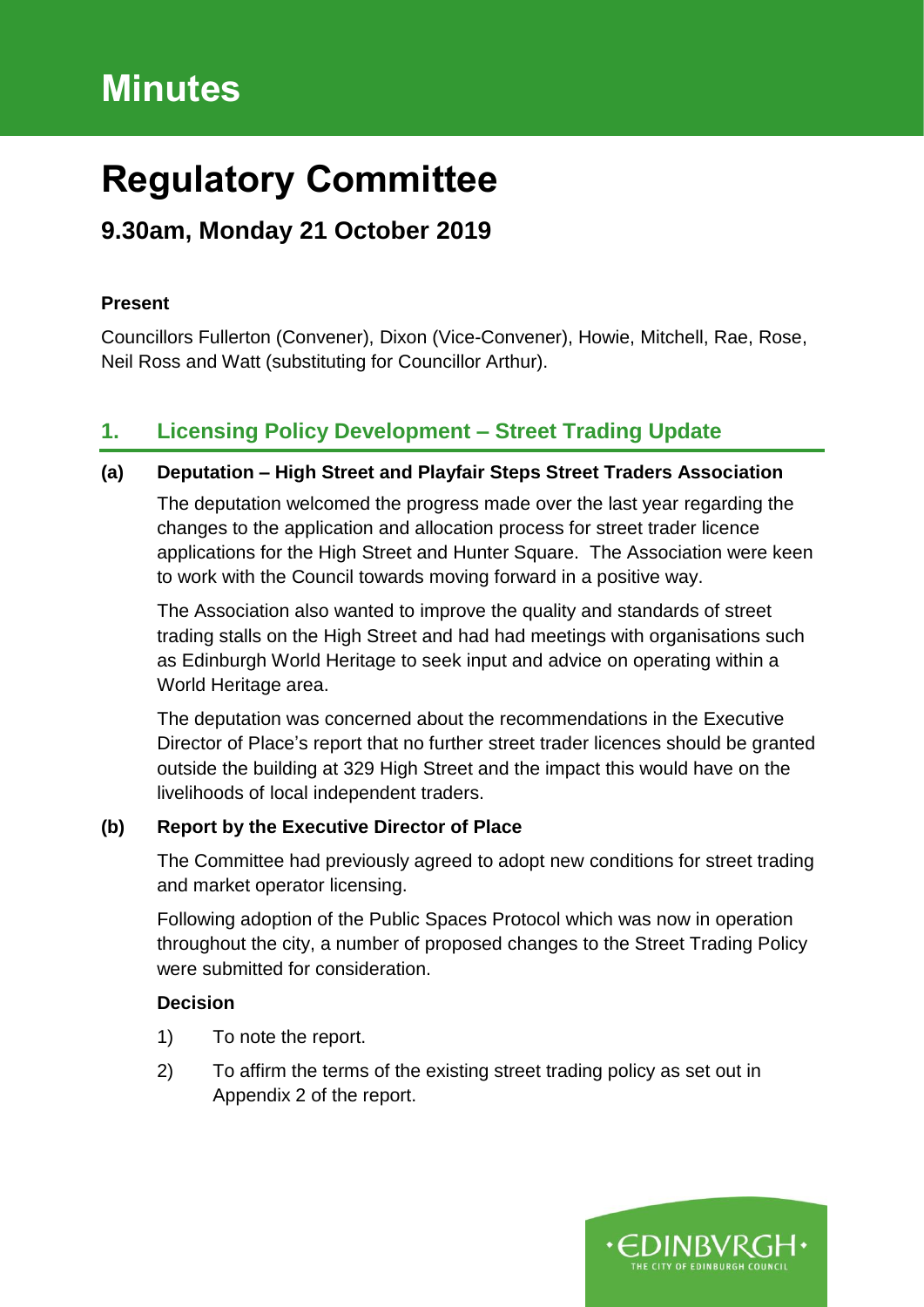- 3) To note the commitment that further work would be undertaken by Council officers in relation to the wider plans for the use of Mound Precinct and Playfair Steps following the completion of the construction work.
- 4) To agree that, in the meantime, no changes would be made to the High Street (with the exception of the area outside 329 High Street) and Playfair Steps/Mound Precinct as set out in paragraph 4.12 of the report.
- 5) To agree that no further licences would be granted for the area outside 329 High Street as set out in paragraph 4.13 of the report.
- 6) To agree to introduce a daily rate for charitable organisations as set out in paragraph 4.20 of the report.
- 7) To support, in principle, the proposals and changes to policy detailed in paragraphs 4.6, 4.7, 4.8, 4.9, 4.11 and 4.17 of the report and to include a review of options for the management of Hunter Square during the August festivals, the report to be brought back to Committee in three cycles.
- 8) To instruct the Executive Director of Place to engage with Visit Scotland in relation to any objections they might have to four stalls being sited at 249 High Street.

(References – Regulatory Committee 1 February 2016 (item 1) and 7 May 2018 (item 2); report by the Executive Director of Place, submitted)

#### **2. Minutes**

#### **Decision**

To approve the minute of the Regulatory Committee of 19 August 2019 as a correct record.

## **3. Rolling Actions Log**

The Regulatory Committee Rolling Actions Log for 21 October 2019 was submitted.

#### **Decision**

To note the remaining outstanding actions.

(Reference – Regulatory Committee Rolling Actions Log 21 October 2019, submitted)

#### **4. Business Bulletin**

The Regulatory Committee Business Bulletin for 21 October 2019 was submitted.

#### **Decision**

To note the Business Bulletin.

(Reference – Business Bulletin 21 October 2019, submitted)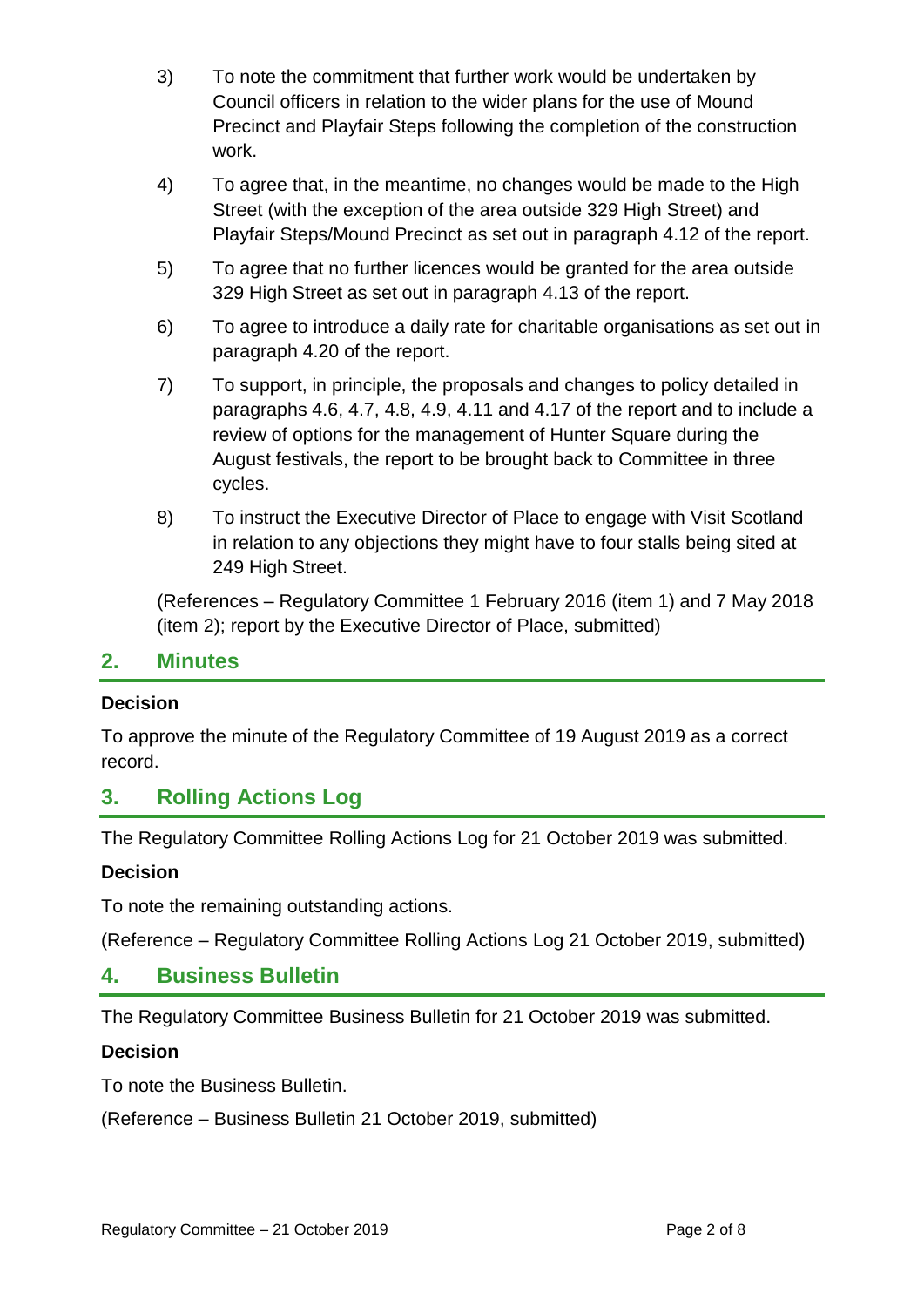## **5. Licensing Fees (Market Operators)**

The Council, on 21 February 2019, agreed as part of the final budget that increasing Council income was a priority for the Change Strategy and that the focus should be on increasing existing or creating new income streams.

The current application fee for a temporary outdoor market in Ward 11 (City Centre) operating less than once per calendar month was £84 per stall subject to a maximum of £5,000.

Taking into account concerns previously expressed by members of the committee and the requirement for full cost recovery for major events in the city, the following three options were submitted for consideration:

- **Option A –** No change to the current fee structure of £84 fee per stall for up to 28 days subject to a maximum fee of £5,000.
- **Option B -** No change to the current fee structure of £84 fee per stall for up to 28 days subject to the maximum fee being capped at £1000 for community based events provided there was no commercial element.
- **Option C -** To exclude the Meadows from the Market Operator fee structure for Ward 11 (City Centre).

#### **Motion**

- 1) To note the report.
- 2) To agree to Option A and make no change to the current fee structure.
- moved by Councillor Fullerton, seconded by Councillor Dixon

#### **Amendment**

- 1) To note the report.
- 2) To note that, at its meeting of  $2^{nd}$  February 2015, the Regulatory Committee DID NOT include any part of the Meadows in its higher pricing regime for City Centre Ward 11 (para 3.3 and Appendix 2).
- 3) To note that the subsequent inclusion of the Meadows west of Middle Meadow Walk within the boundary of City Centre ward 11, only occurred due to the external event of a change made by the Boundary Commission (Scotland) which took effect in May 2017.
- 4) To note the singular history of the Meadows Festival as a volunteer-run charity and community event and stretching back to 1974.
- 5) To note the Council desire to recharge what are described as full cost recovery rates.
- 6) To resolve to adopt Option C.
- moved by Councillor Rose, seconded by Councillor Mitchell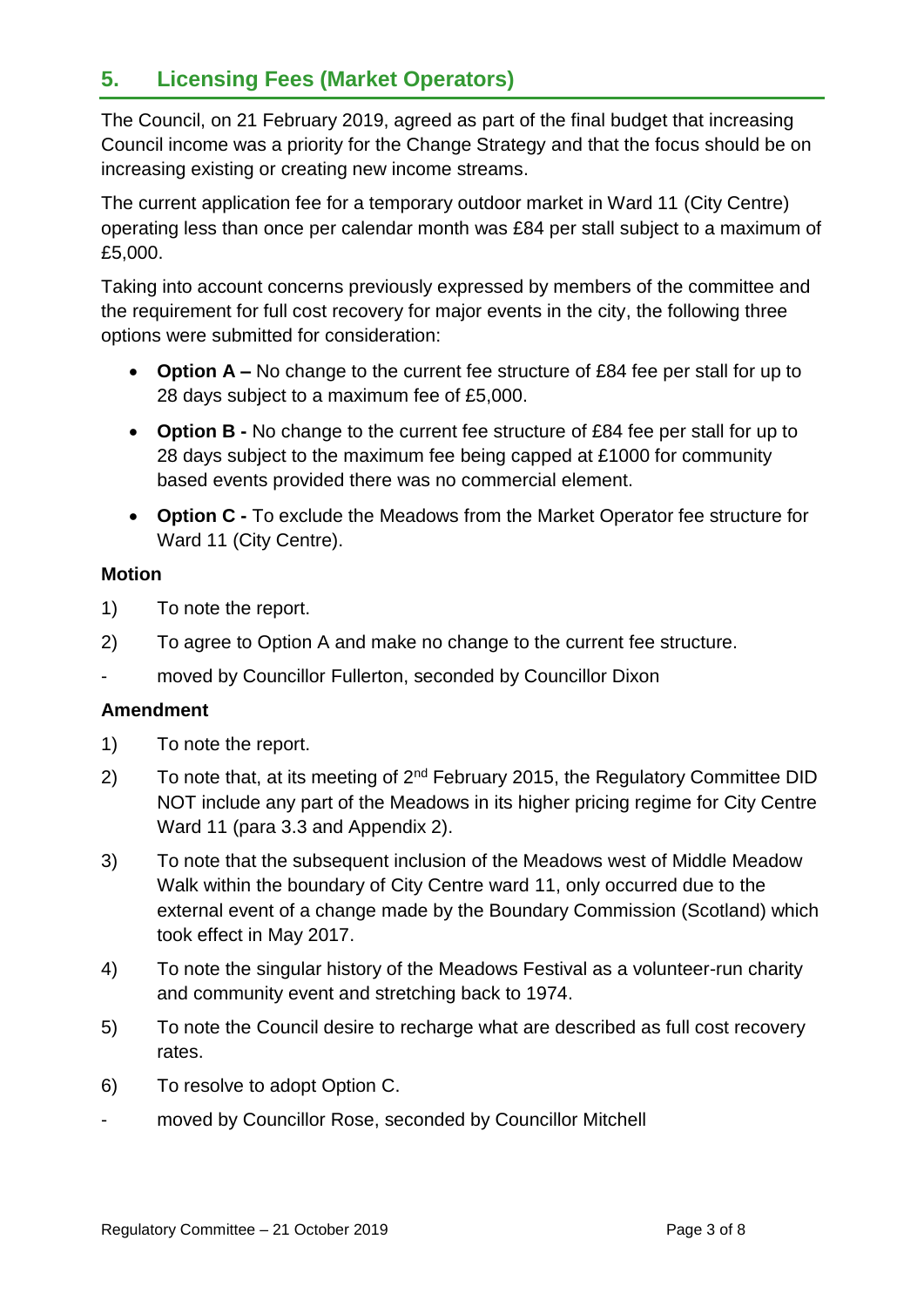## **Voting**

For the motion - 5 For the amendment - 3

(For the motion – Councillors Dixon, Fullerton, Howie, Rae and Watt. For the amendment – Councillors Mitchell, Rose and Neil Ross.)

#### **Decision**

- 1) To note the report.
- 2) To agree to Option A and make no change to the current fee structure.

(References – Regulatory Committee 2 February 2015 (item 4); Act of Council No. 1 of 21 February 2019; Licensing Sub-Committee 23 April 2019 (item 3); report by the Executive Director of Place, submitted)

## **6. Taxi Stance Appointment – East Market Street**

Proposals to relocate the taxi stance currently situated at Market Street to East Market Street were submitted.

The Executive Director of Place had carried out a statutory consultation on the proposals between 17 September 2019 and 15 October 2019 as required by the Civic Government (Scotland) Act 1982.

Responses to the consultation were set out in the appendix to the Executive Director's report.

#### **Motion**

- 1) To note the report.
- 2) To note that a temporary Traffic Regulation Order had been introduced by the Roads Authority for this proposed taxi stance.
- 3) To note that officers had carried out statutory consultation on the appointment of the proposed taxi stance.
- 4) To agree to the appointment of the proposed taxi stance.
- moved by Councillor Fullerton, seconded by Councillor Dixon

#### **Amendment**

- 1) To note the report.
- 2) To note that a temporary Traffic Regulation Order had been introduced by the Roads Authority for this proposed taxi stance.
- 3) To note that officers had carried out statutory consultation on the appointment of the proposed taxi stance.
- 4) To delete recommendation 1.1.4 and replace with the following:
	- 1.1.4 Notes the proposed new rank would require intending taxi passengers to walk twice as far as at present from the station entrance.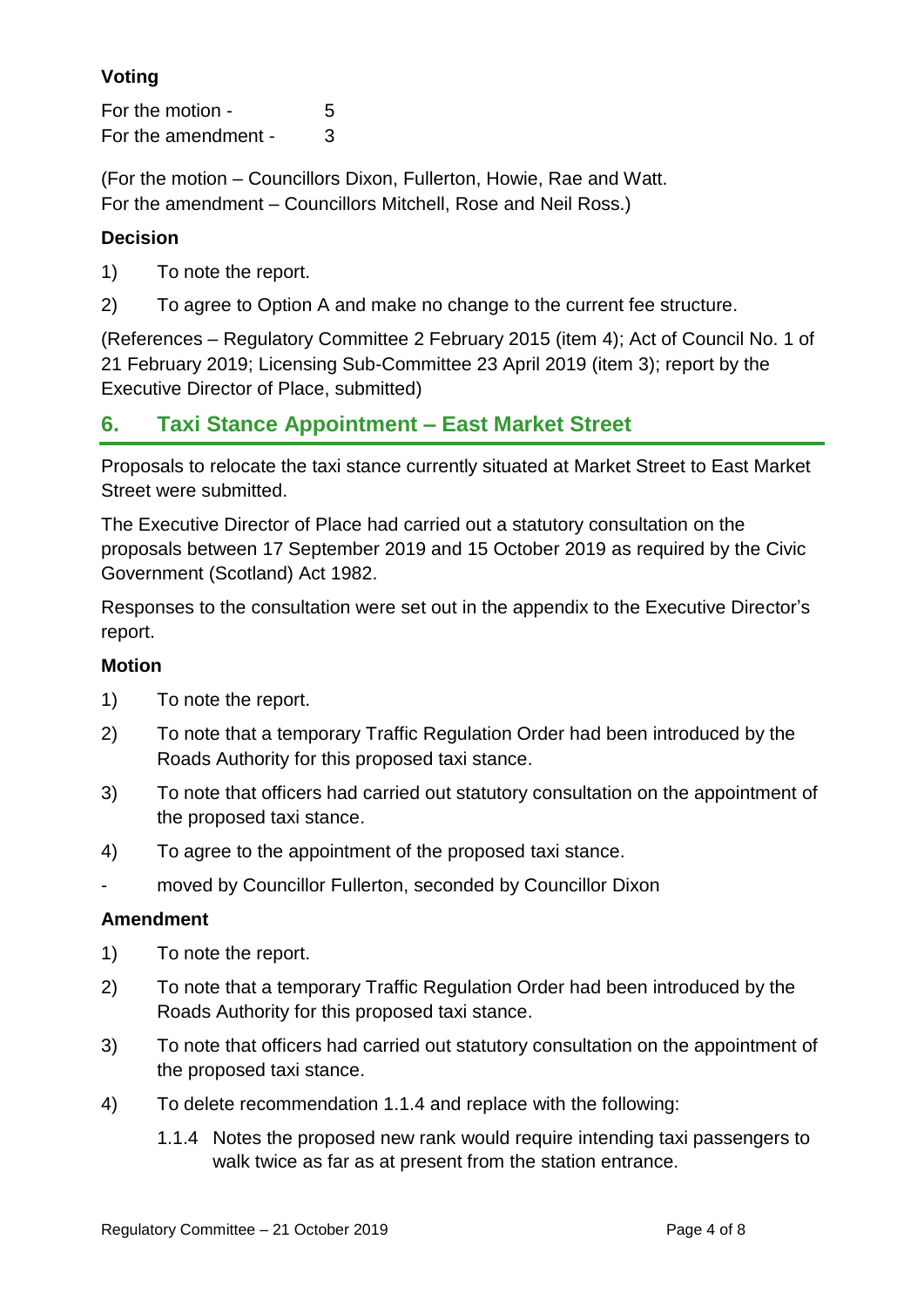- 1.1.5 Notes intending taxi passengers would be required to cross Market Street/East Market Street and, in some cases Jeffrey Street, whereas at present they could access taxis without crossing a road.
- 1.1.6 Notes the report contained no disabilities assessment.
- 1.1.7 Notes the report contained no detail of the precise location, duration, impact and access requirements of the building operations referred to in paragraph 4.1.
- 1.1.8 Notes the report contained no collision or casualty data.
- 1.1.9 Notes the report contained no detailed analysis of reasons for removing the current temporary traffic rank in relation to the alternatives.
- 1.1.10 Notes the report contained no exploration of other options considered such as making better use of the area under Waverley Bridge or the south side of Market Street.
- 1.1.11 Notes the overwhelming rejection of the proposals by respondents to the consultation.
- 1.1.12 Instructs the report be brought back as soon as possible with an evaluation of points noted in 1.1.4 to 1.1.10.
- moved by Councillor Rose, seconded by Councillor Mitchell

In terms of Standing Order 21(11), the amendment by Councillor Rose was accepted as an addendum to the motion.

#### **Decision**

To approve the following adjusted motion by Councillor Fullerton:

- 1) To note the report.
- 2) To note that a temporary Traffic Regulation Order had been introduced by the Roads Authority for this proposed taxi stance.
- 3) To note that officers had carried out statutory consultation on the appointment of the proposed taxi stance.
- 4) To continue consideration of the report to the next meeting of the Committee on 9 January 2020 for further information on the following points:
	- i) To note the proposed new rank required intending taxi passengers to walk twice as far as at present from the station entrance.
	- ii) To note intending taxi passengers would be required to cross Market Street/East Market Street and, in some cases Jeffrey Street, whereas at present they could access taxis without crossing a road.
	- iii) To note the report contained no disabilities assessment.
	- iv) To note the report contained no detail of the precise location, duration, impact and access requirements of the building operations referred to in paragraph 4.1.
	- v) To note the report contained no collision or casualty data.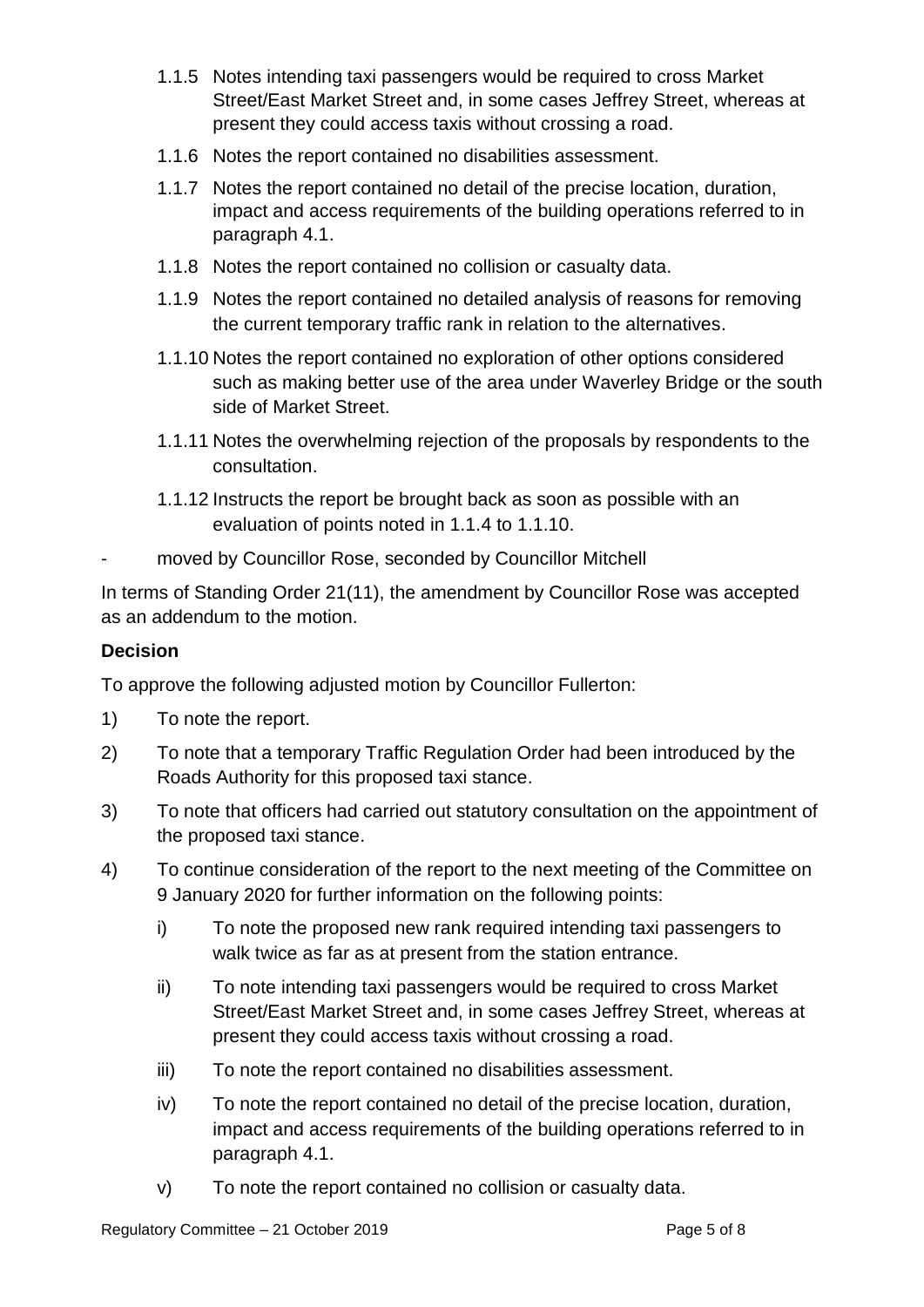- vi) To note the report contained no detailed analysis of reasons for removing the current temporary traffic rank in relation to the alternatives.
- vii) To note the report contained no exploration of other options considered such as making better use of the area under Waverley Bridge or the south side of Market Street.
- viii) To note the overwhelming rejection of the proposals by respondents to the consultation.

(References – Regulatory Committee 19 August 2019 (item 6); report by the Executive Director of Place, submitted)

## **7. Demand for Taxis – Six Monthly Update**

On 16 March 2018 the Regulatory Committee had agreed to maintain the limitation policy and to fix the number of available taxi licences at 1,316.

An interim update on the most recent analysis of demand for taxis in the City carried out by Vector Transport Consultancy in July 2019 was submitted. Stance observations had indicated there was no significant unmet demand for taxi services.

### **Decision**

- 1) To note the report from Vector Transport Consultancy as set out in Appendix 2 of the report by the Executive Director of Place.
- 2) To note that on 16 March 2018 the Regulatory Committee agreed to maintain the limitation policy and to fix the number of available licences at 1,316 and that this was last reviewed by the Committee when it considered a report on an interim survey of demand on 20 May 2019.
- 3) To agree that there was currently no evidence of significant unmet taxi demand and therefore maintain the limit of 1,316 on the number of taxis licensed in the city.
- 4) To agree to use this survey as the basis for determining demand in any future applications for a taxi licence until the next taxi stance survey was completed.

(References – Regulatory Committee 16 March 2018 (item 7); report by the Executive Director of Place, submitted)

## **8. Taxi Vehicle Licence Conditions (Advertising)**

The Committee had previously approved a request from Dooh Smart Ltd to install "Brightmove taxi top illuminated advertising technology" on City of Edinburgh taxi vehicles. Members had also requested that a further report be submitted setting out a framework and guidance principles on types of advertising which would be permitted or not permitted.

The Advertising Standards Authority (ASA) was the UK's independent regulator of advertising across all online and offline media. The UK advertising codes laid down rules for advertisers, agencies and media owners to follow.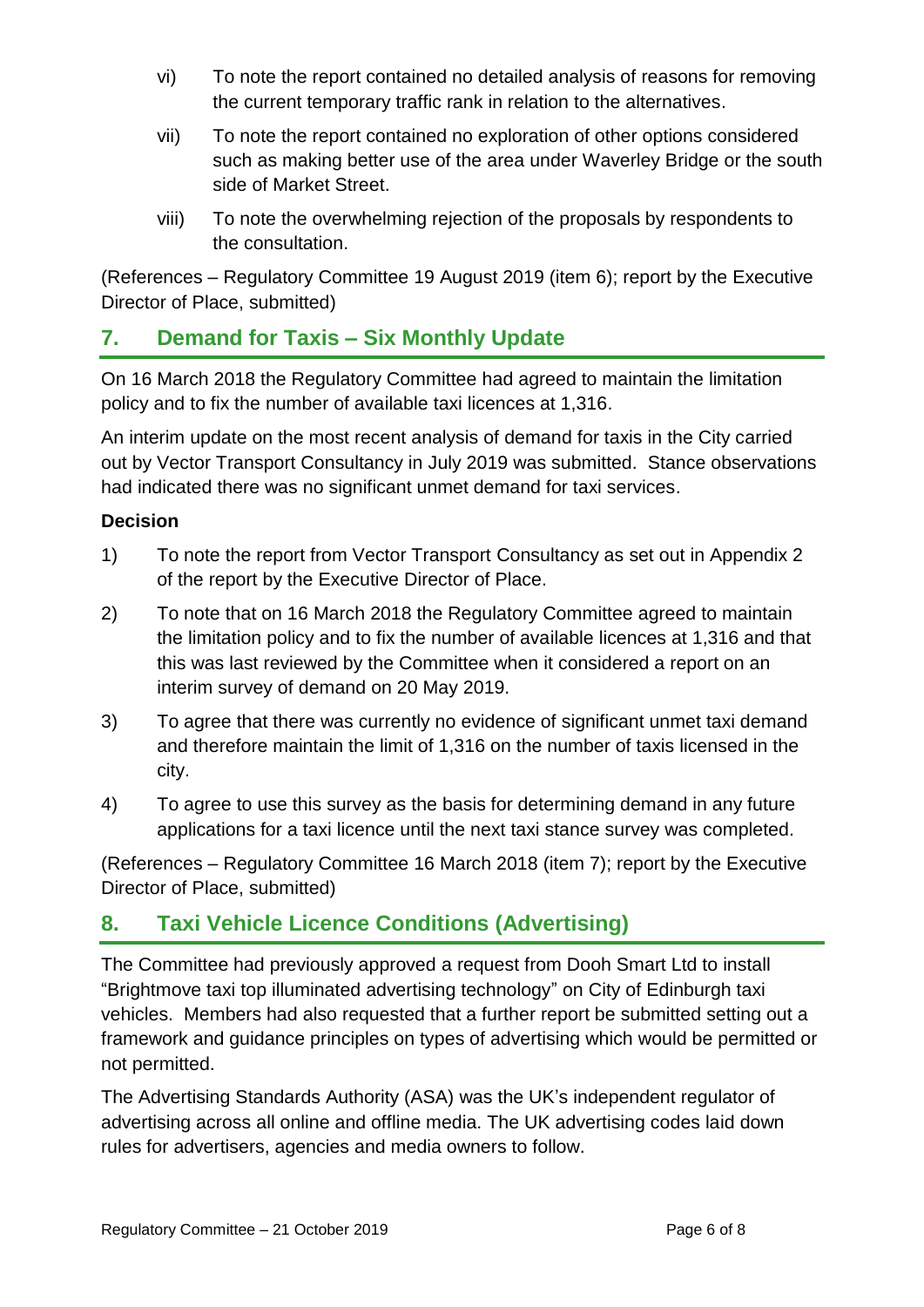The ASA proactively monitored advertising for compliance as well as responding to complaints and issued rules on its investigations.

The City of Edinburgh Council Licensing Conditions for Taxis, Private Hire Cars and their Drivers (Advertising and Personalising Marks) broadly mirrored the categories set down by ASA. This ensured that the Committee had the right to require the immediate removal of any advertising on Licensed Vehicles that were not permitted in terms of the conditions.

Since the introduction of the conditions in 2013 there had been no examples or complaints that have required action to be taken to remove adverts.

#### **Decision**

- 1) To note the report.
- 2) To discharge the outstanding remit from the Regulatory Committee on 19 August 2019.

(References – Regulatory Committee 19 August 2019 (item 5); report by the Executive Director of Place, submitted)

## **9. Air Weapons and Licensing (Scotland) Act 2015 – Sexual Entertainment Venues – Update After Initial Consultation**

The Air Weapons and Licensing (Scotland) Act 2015 had added new sections to the Civic Government (Scotland) Act 1982 enabling local authorities to introduce a discretionary licensing system for sexual entertainment venues.

An initial public consultation had been carried out and concluded and responses received were submitted.

It was proposed that the Committee agree, in principle, to adopt a sexual entertainment venue licensing scheme. Proposed next steps to implement the scheme were submitted.

### **Decision**

- 1) To note the report and the responses to the initial public consultation on the licensing of sexual entertainment venues.
- 2) To agree, in principle, to adopt a scheme to licence sexual entertainment venues.
- 3) To instruct that officers draft a proposed Sexual Entertainment Venue (SEVs) resolution, policy and conditions of licence for the Committee to agree.
- 4) To note that a statutory consultation on the agreed policy would then be carried out with the results and recommendations to be brought back to the Committee for final approval.
- 5) To agree that evidence sessions would be held by the Committee to inform that work.

(Reference – report by the Executive Director of Place, submitted)